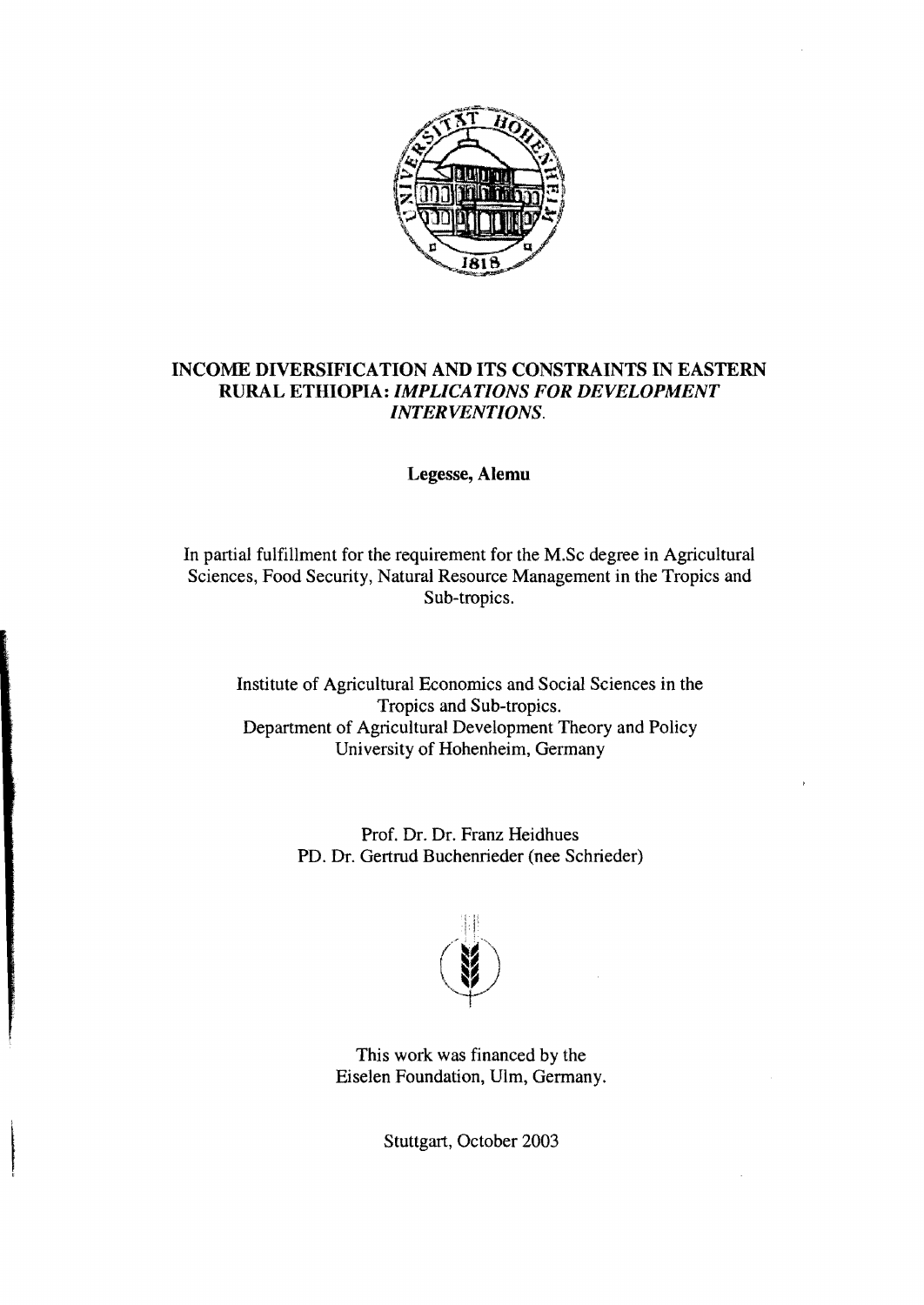## **5 Conclusion and Recommendation**

In this Chapter conclusion based on the research results and policy suggestions and recommendations are presented.

## **5.1 Conclusion**

The formulation of sound development projects and policies aiming at poverty reduction requires in-depth understanding of rural households' coping strategies. Rural households in Ethiopia live at or below subsistence level and are very susceptible to minor shocks, which may and often occur. As a result, they employ a number of mechanisms to overcome seasonal shocks such as crop diversification, inter-cropping, participating in non-farm activities and in worst cases looking for external assistance. If diverse portfolio of activities and income sources of household can not be taken into account, it is unlikely that the rural household can move far along the road to development. Therefore, household income diversification is one of the indispensable elements of rural development strategy.

This empirical study has indicated that although the contribution of farm activities to total household income is comparatively higher than non-farm activities, the latter also plays a significant role in alleviating food insecurity and poverty problems. It has been shown that the non-farm activities accounts for 32% of total income for households with small income, 28.7% for medium income households and 24% for households of relatively high income leveL The major reasons to involve in self-employment activities are to smooth the unstable nature of earnings from agriculture and to generate additional income. Interestingly, no household has been identified for abandoning farm activity in favor of other and vice versa. Indeed, higher proportions of the rural households have positi ve feeling towards farming even if they see involvement in secondjob as an economic advantage.

In the study area, a number of non-farm activities have been identified from which petty trading is the major one. It includes trading of 'chat', livestock byproducts, vegetable, grain and fruit as weIl as firewood collection and selling. In these activities, it is noticed that women are more dominantly taking part. A number of factors are affecting the selfemployment activities. Using Logit econometric model, access to credit, education level of the household head, number of productive forces are identified positively and significantly affecting participation in self-employment. Contrarily, age of the household head, remoteness, size of farm land and number of livestock owned were found to influence involvement in selfemployment negatively. Therefore, the promotion and diversification of income sources in rural economy as one of the livelihood strategies to improve household income calls for intensive collaborative work of development practitioners with the rural households to overcome entry barriers.